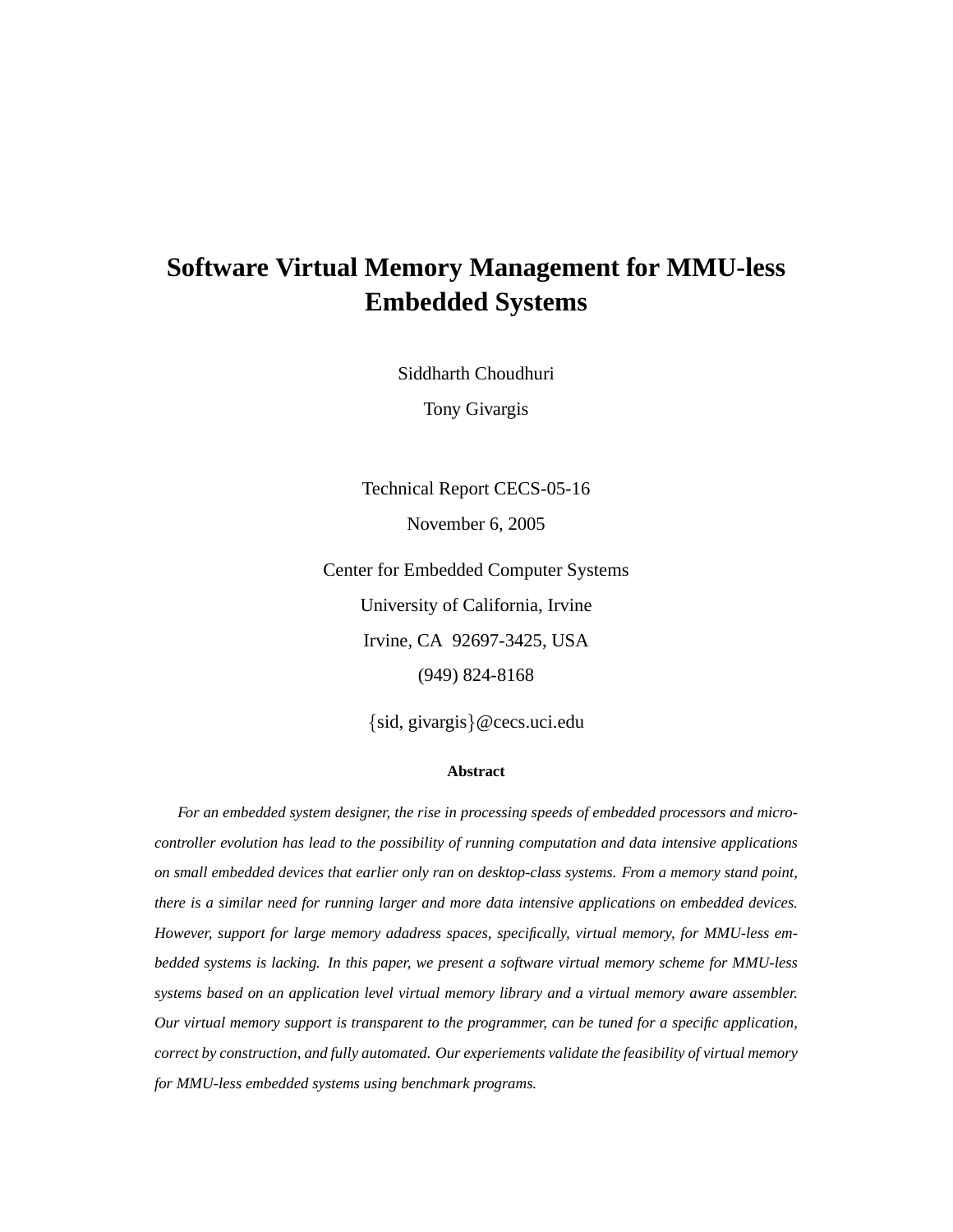## **Contents**

| $\mathbf{1}$ |                   | Introduction        |                           | 1                |
|--------------|-------------------|---------------------|---------------------------|------------------|
| 2            |                   | <b>Related Work</b> |                           | $\mathbf{3}$     |
| 3            |                   |                     | <b>Technical Approach</b> | $\boldsymbol{4}$ |
|              | 3.1               |                     |                           | $\overline{4}$   |
|              | 3.2               |                     |                           | 6                |
|              | 3.3               |                     |                           | 7                |
|              |                   | 3.3.1               |                           | 8                |
|              |                   | 3.3.2               |                           | 8                |
|              |                   | 3.3.3               |                           | 9                |
| 4            |                   | <b>Experiments</b>  |                           | $\boldsymbol{9}$ |
|              | 4.1               |                     |                           | 9                |
|              | 4.2               |                     |                           | 10               |
| 5            |                   | <b>Conclusion</b>   |                           | 15               |
|              | <b>References</b> |                     |                           | 16               |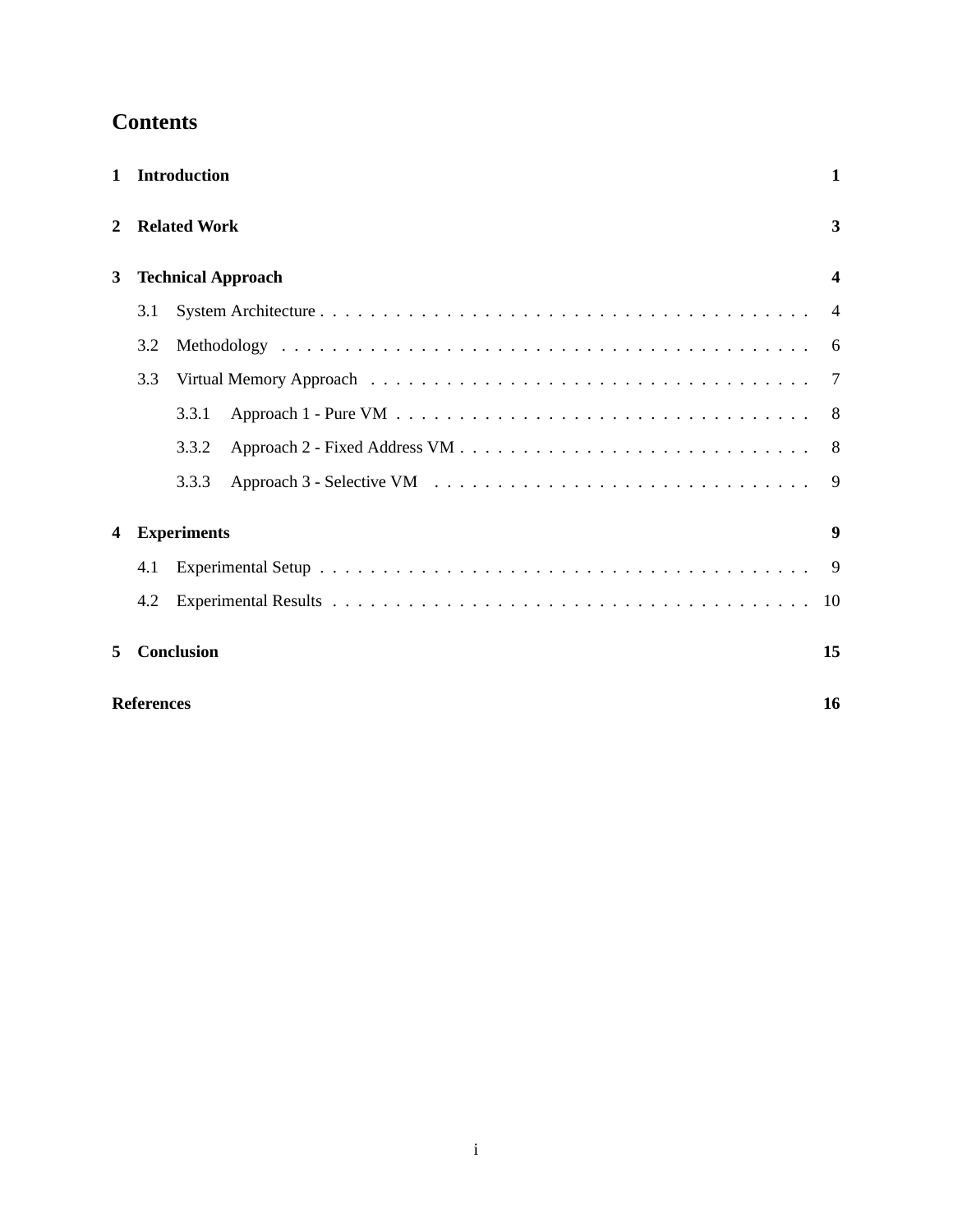# **List of Figures**

| $\mathbf{1}$    |  |
|-----------------|--|
| 2               |  |
| 3               |  |
| $\overline{4}$  |  |
| 5               |  |
| 6               |  |
| $7\phantom{.0}$ |  |
| 8               |  |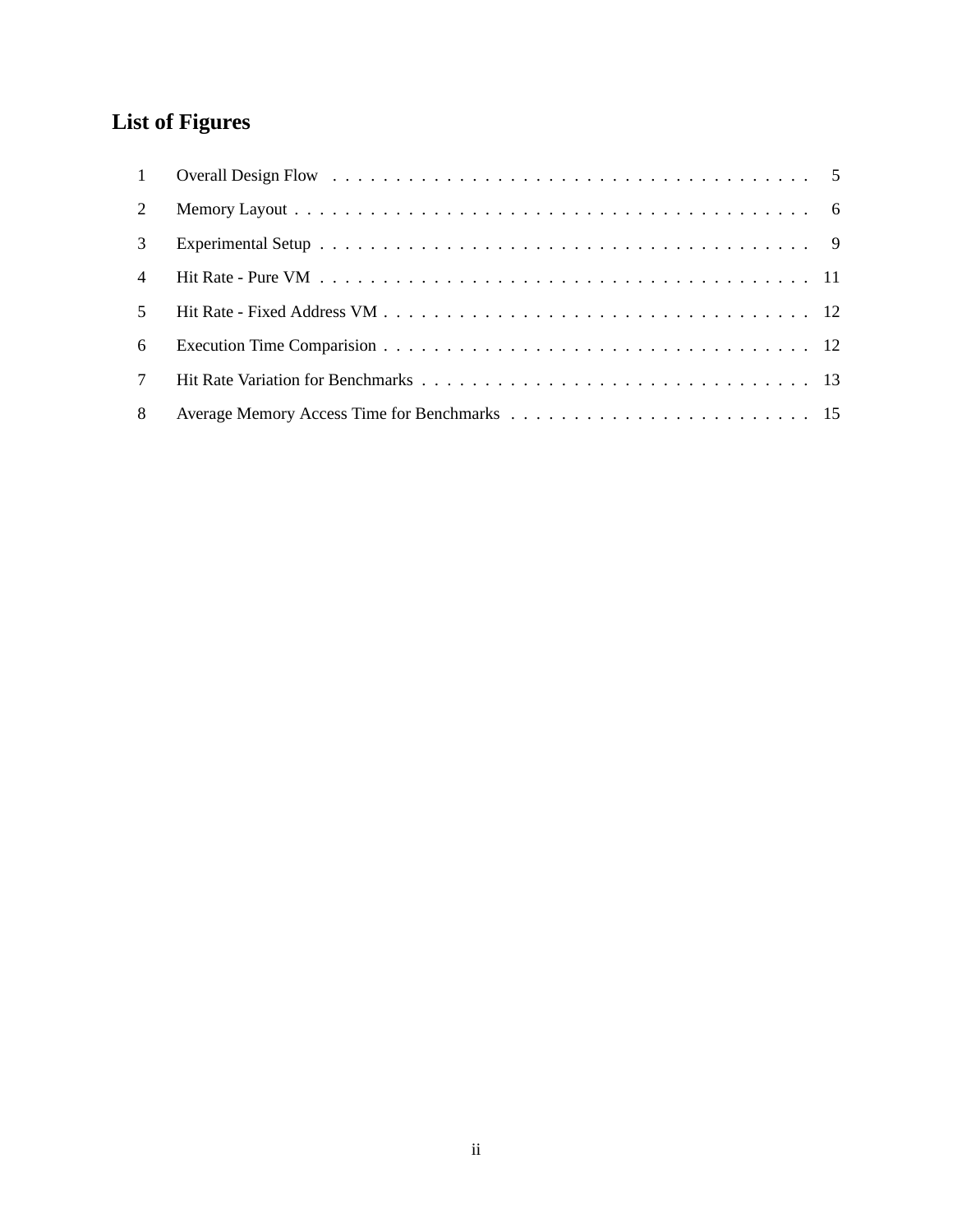## **Software Virtual Memory Management for MMU-less Embedded Systems**

**Siddharth Choudhuri, Tony Givargis**

Center for Embedded Computer Systems University of California, Irvine Irvine, CA 92697-3425, USA {sid,givargis}@cecs.uci.edu http://www.cecs.uci.edu

#### **Abstract**

*For an embedded system designer, the rise in processing speeds of embedded processors and microcontroller evolution has lead to the possibility of running computation and data intensive applications on small embedded devices that earlier only ran on desktop-class systems. From a memory stand point, there is a similar need for running larger and more data intensive applications on embedded devices. However, support for large memory adadress spaces, specifically, virtual memory, for MMU-less embedded systems is lacking. In this paper, we present a software virtual memory scheme for MMU-less systems based on an application level virtual memory library and a virtual memory aware assembler. Our virtual memory support is transparent to the programmer, can be tuned for a specific application, correct by construction, and fully automated. Our experiements validate the feasibility of virtual memory for MMU-less embedded systems using benchmark programs.*

## **1 Introduction**

Embedded ubiquitous devices have revolutionized our day to day life. Most of these devices are based on microcontrollers and low end processors. The rise in use and variety of such embedded systems is driven by the fact that microcontrollers and low end embedded processors are cheap, easy to program using well defined programming models, and provide great flexibility in design and function of embedded systems.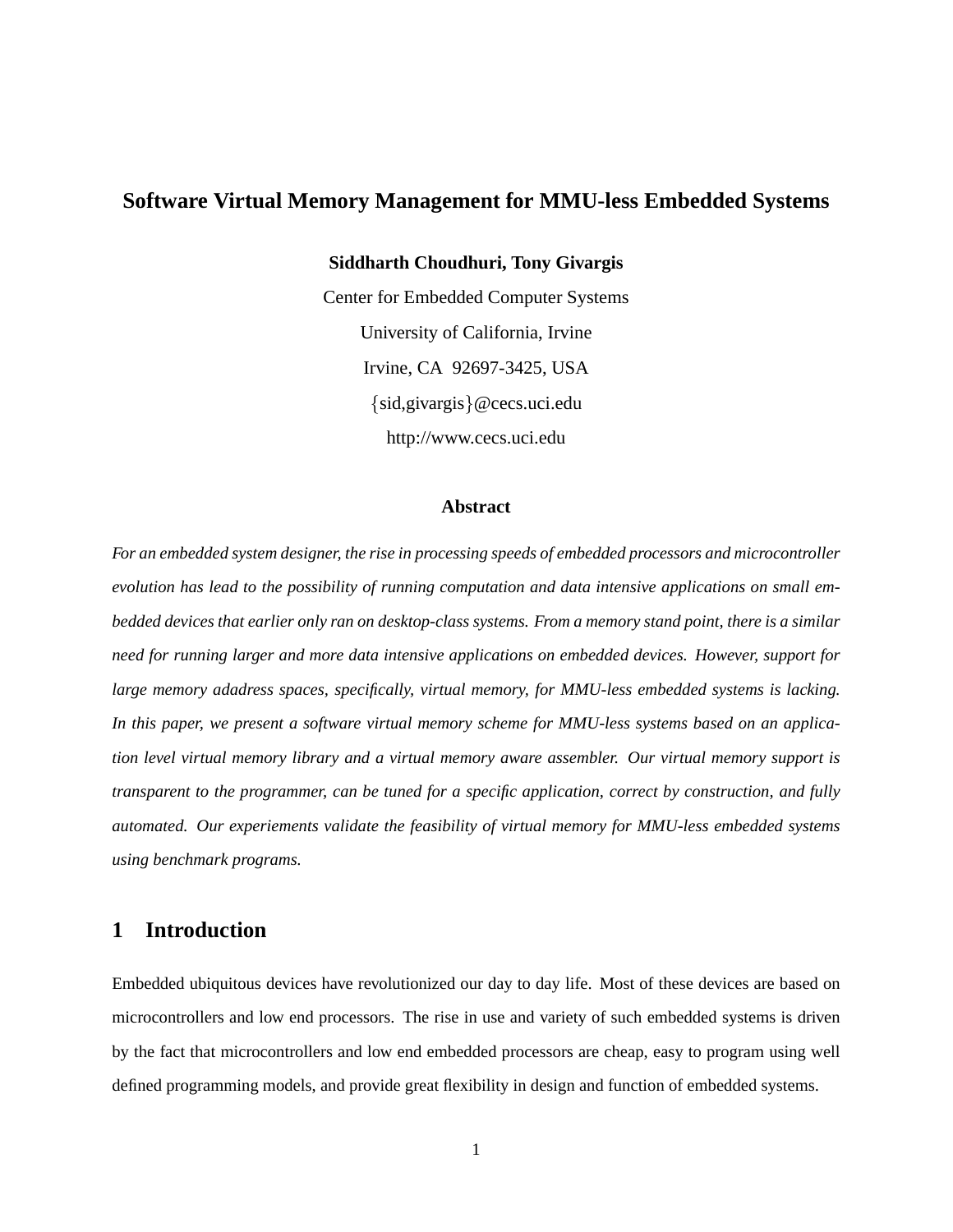According to the semiconductor industry association [19], the global microcontroller market, driven by consumer and automotive applications, will reach \$13.5 billion by 2007. It is estimated that in five years, the number of processors in the average home could grow from 40 to 280 and the number of embedded chips sold to support increasingly intelligent devices could grow to over nine billion [19]. In fact, microcontrollers account for more than 97% of total processors sold [6].

While microcontrollers were initially designed for small control based applications, driven by Moore's law, this class of processors have evolved from tiny 4-bit systems running at a few KHz to more complex 8/16-bit systems running at a few MHz, as well as some 32-bit systems running at 100s of MHz [18].

For an embedded system designer, this steady rise in processor speed has lead to the possibility of running complex and computationally intensive applications on small embedded devices that could earlier run only on desktop-class systems. From a memory stand point, there is a similar need for running larger and more data intensive applications on embedded devices. However, support for large memory address spaces, specifically, virtual memory, for low end embedded processors and microcontroller-based systems is lacking [4].

Virtual memory is a scheme that provides to the software layer an illusion of a very large contiguous memory address space (i.e., one that is as large as the secondary storage) at an ideal speed of accessing RAM. Virtual memory, in addition to providing applications larger-than-RAM memory, enables abstractions such as multitasking (e.g., multiple processes accessing disjoint and large address spaces) and protection (e.g., prohibiting one process from accessing another process's data). In most cases, virtual memory is implemented as an operating system (OS) feature [7][20].

The implementation of virtual memory in an OS is heavily based on the underlying processor architecture, specifically, the memory management unit (MMU). MMU is a hardware unit associated with the core processor that provides support for virtual memory addressing. However, unlike high-end processors, microcontroller and a large class of low end embedded processors are MMU-less. Table 1 lists a few such MMU-less embedded processors [25, 8, 2, 14, 1]. As a result, OS supported virtual memory for such processors, for the most part, is absent [4]. Thus having processing power does not necessarily translate into the ability of running data-intensive programs unless process address space issues, specifically, virtual memory is taken care of.

In order to support data-intensive programs that do not fit into available RAM, embedded programmers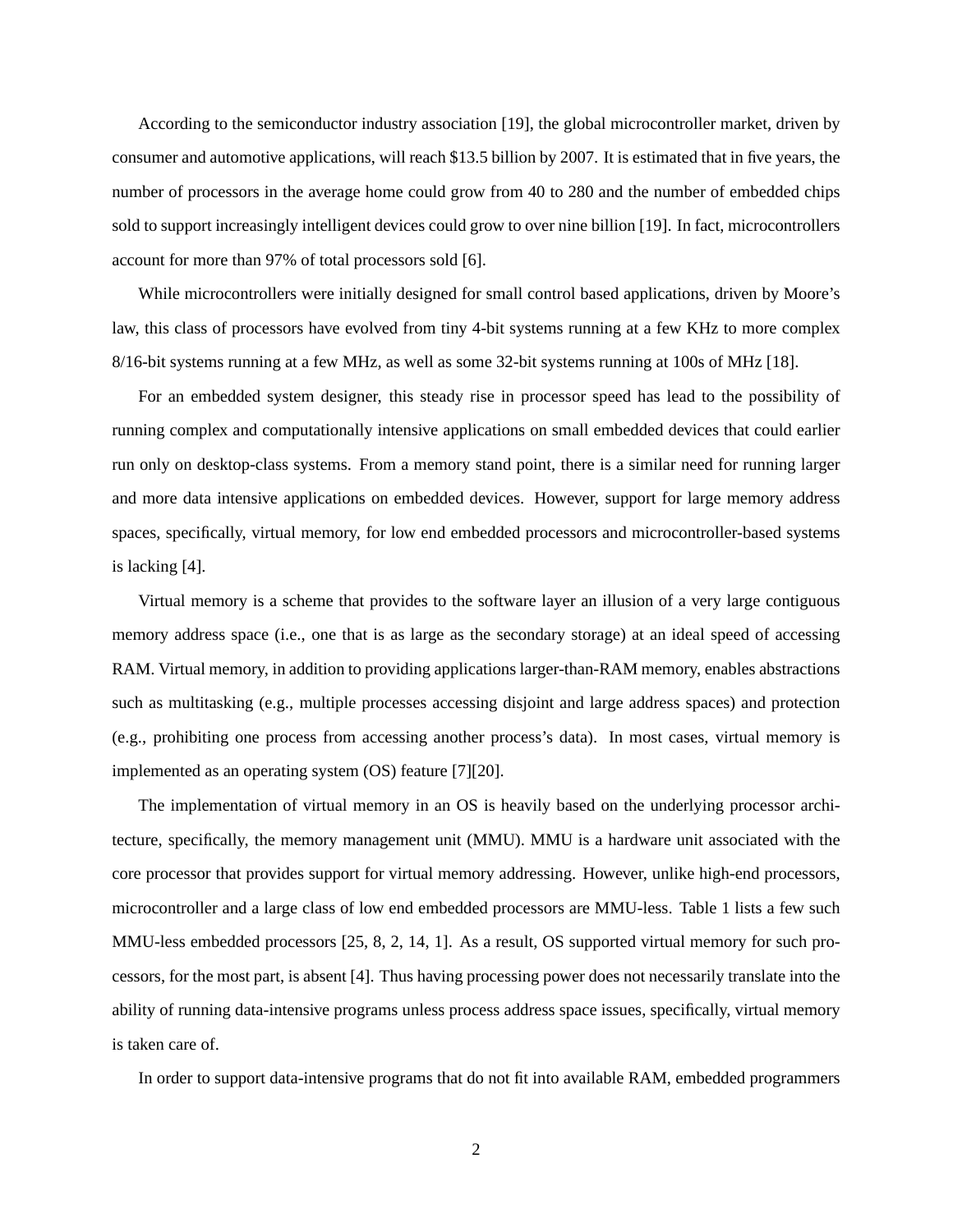end up reinventing hand coded paging techniques. Such adhoc techniques are time consuming, complex and non-portable at best. An incorrect implementation can lead to serious bugs that are difficult to track in the process of address translation.

In this paper, we present software virtual memory management schemes for MMU-less processors. Our proposed approach presents the programmer with an abstraction of virtual memory with little or no modifications required to the program. Our approach gives the programmer a view of contiguous memory that is as large as secondary storage. We present three schemes that differ from each other in terms of address space virtualized, performance overhead, and transparent access to the virtual memory system by the high level application. Using our scheme, the application program is compiled and passed as input to *vm-assembler* (virtual memory aware assembler). The vm-assembler, in addition to converting assembly to binary, inserts additional code that implements the virtual to physical address translation at runtime. Thus, the binary executable has a self-contained software implementation of a traditional MMU. Besides giving the programmer a view of large available memory, virtual memory also lays foundation on which schemes like protection, multitasking, dynamic memory allocation and sharing can be built. We show the efficacy of our work by running a set of benchmark applications targeted for a MIPS processor, compiled using mips-gcc compiler, and the proposed vm-assembler. Our scheme can be tuned to be application specific, it is correct by construction and automated.

| Table 1: MMU-less Processors |                      |                 |  |  |  |
|------------------------------|----------------------|-----------------|--|--|--|
| <b>Processor</b>             | <b>Manufacturer</b>  | <b>Specs</b>    |  |  |  |
| MPC52XX (Coldfire)           | Freescale            | 40-60 (MHz)     |  |  |  |
| MCF52XXX                     | Freescale            | 16-166 (MHz)    |  |  |  |
| <b>MPC5200</b>               | Freescale            | 266-400 (MHz)   |  |  |  |
| Microblaze                   | Xilinx               | <b>125 MIPS</b> |  |  |  |
| 1960                         | Intel                | 16-40 (MHz)     |  |  |  |
| <b>ARM7TDMI</b>              | <b>ARM</b>           | 60 (MHz)        |  |  |  |
| <b>NEC V850</b>              | <b>NEC</b>           | 20-100 (MHz)    |  |  |  |
| PIC18XXX                     | Microchip            | 30 (MHz)        |  |  |  |
| <b>ADSP-BFXXX</b>            | <b>Analog Deices</b> | 200-750 (MHz)   |  |  |  |

### **2 Related Work**

Compiler directed virtual memory for low end embedded systems has been proposed by [15]. The proposed approach can only be used for code section of the program. In a lot of cases, the data segment of a program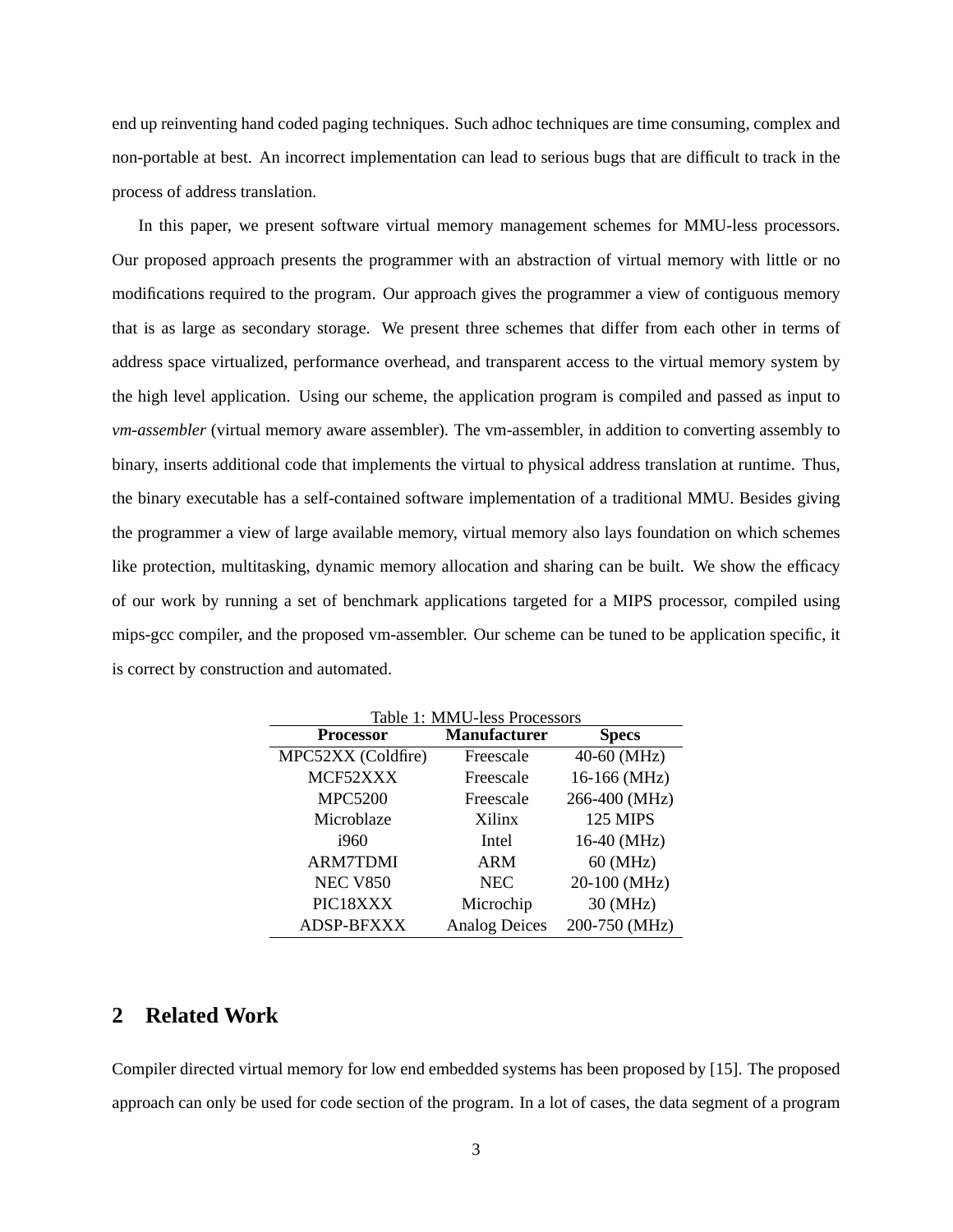is larger than code segment, attributed to size of data-structues. Also, code segment in low end embedded systems is sometimes hardwired (in ROM/EPROM) and hence cannot be paged. Another drawback in [15], is that the amount of program paged depends on the function size. This could lead to varying page sizes that depend on function body leading to an inefficient implementation. In our work, we have proposed techniques to page data segment of a program, which has a greater need to be paged, than the code segment which is fixed and known apriori. The granularity of page size is determined by the programmer and is not fixed. Thus the programmer can customize the page size that works best for the given application in hand.

*Softvm* is an approach proposed by [9] that provides virtual memory support for MMU-less systems. However, the work requires presence of a virtual cache, a hardware mechanism supported by the processor to invoke a "software cache miss handler" and a "mapped load" instruction supported by the processor that converts virtual address to physical address. Our approach does not make any assumption about the underyling processor architecture.

Application level virtual memory (AVM) has been proposed in [5]. While providing the virtual memory abstraction at user level, this work is based in the context of extensible operating systems and assumes the presence of an underlying MMU. Virtual memory support in embedded operating systems is lagging for MMU-less systems. QNX[16] and WindowsCE[23], provide limited virtual memory support for processors equipped with MMU. uClinux[22], a Linux derivative for MMU-less processors does not provide any support for virtual memory[4]. While eCOS[17], an embedded OS, can be compiled for MMU-less processors, doing so disables virtual memory support. Other popular OSs, namely, VxWorks[24], Hard Hat Linux[13], and LynxOS[10] have support for virtual memory but can only be ported to processors with MMU support.

## **3 Technical Approach**

#### **3.1 System Architecture**

Figure 1 shows the overall system architecture. Figure 1(a) depicts the target system consisting of a MMUless MIPS R3000 processor simulator, having a fixed amount of RAM. The chracterstics of RAM (or local memory) is that it is fast (in terms of access time) and small (in terms of size). The processor is connected to a secondary storage device using an I/O interface. Two types of I/O interfaces are possible, namely, serial and parallel. The characteristics of secondary storage is that it is slow (in terms of access time) and large (in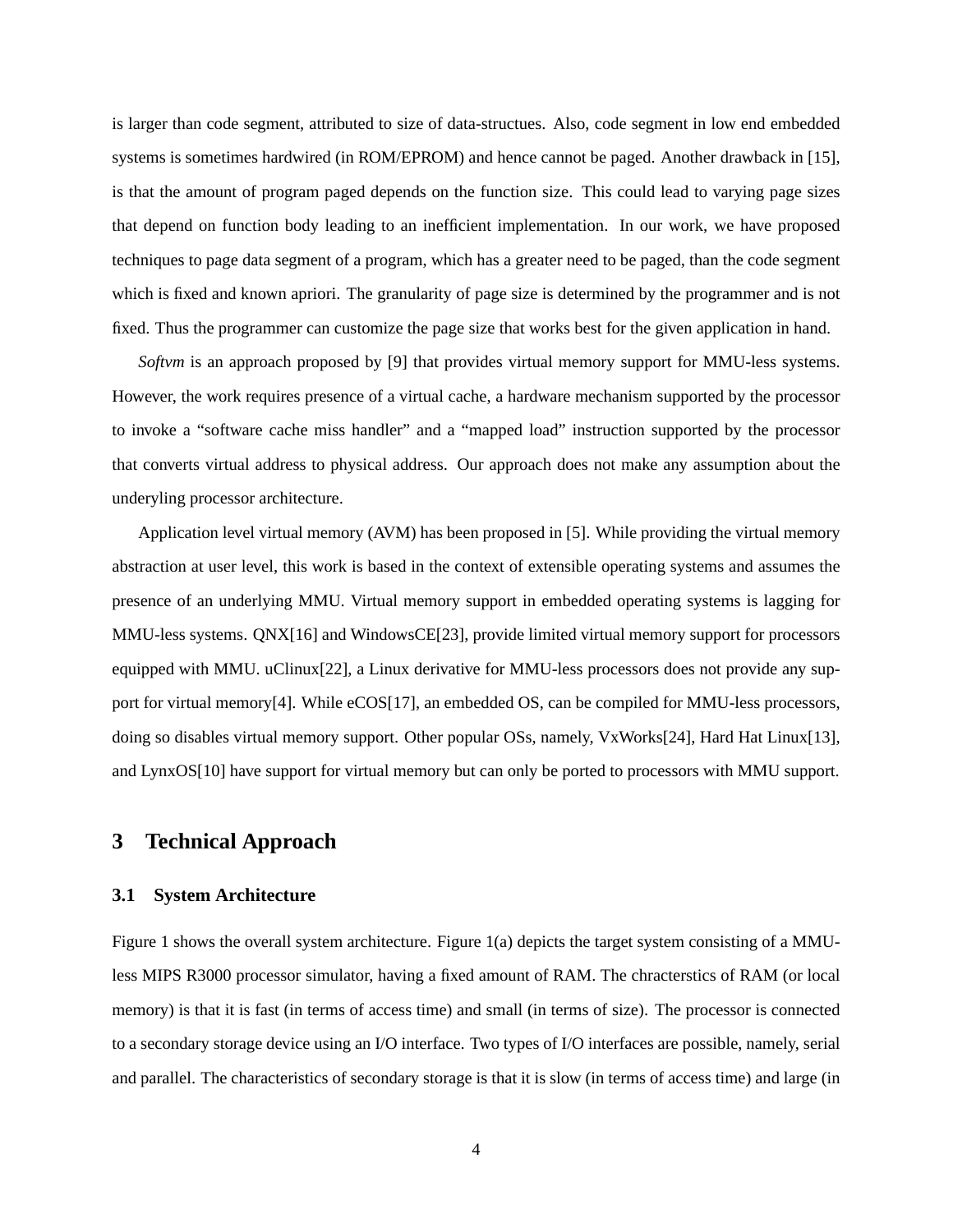terms of size). For our experimental results, we have considered two kinds of secondary storage, namely, EEPROM and Flash. The target system can have different architectures depending on the combination of I/O interface and the type of secondary storage. Figure 1(b) shows our design flow. The inputs to the design flow are:

- 1. The application source code. Note that, application's view of address space is as large as the secondary storage i.e., the virtual address space.
- 2. The virtual memory library. This library consists of an implementation of virtual to physical address translation ( $vm$ , c). It also includes a header file ( $vm$ , h) with configurable parameters (page size, ram size), details of which are explained later in this section.

We use mips-gcc (version 3.2.1) to compile the application, along with virtual memory library, and generate an assembly output. The generated assembly code, serves as the input to the vm-assembler. The vmassembler inserts additional code that is responsible for runtime virtual to physical translation. The generated binary, directly runs on our MIPS instruction set simulator (i.e., without the support of any underlying operating systems).



Figure 1: Overall Design Flow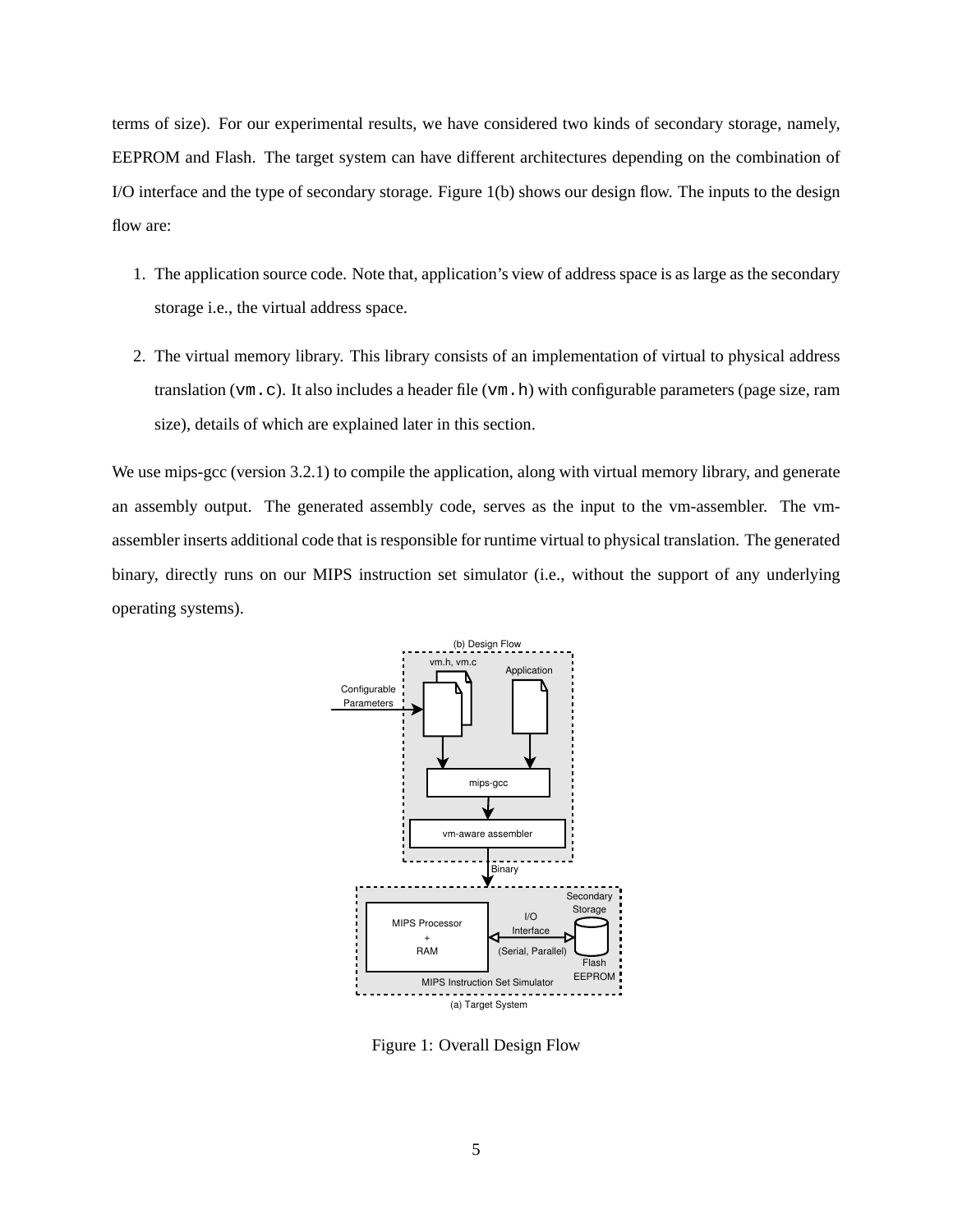The virtual memory sub-system has two configurable parameters, namely, RAM size *S* (i.e., the amount of RAM available for caching of virtual memory pages) and page size *P* which determines the size of an indivisible block of data that is stored/loaded from secondary storage at any given time.

#### **3.2 Methodology**

The underlying idea behind any virtual memory scheme is that compilers generate code with memory operations (loads and stores) for a virtual address space. A virtual address, generated out of the processor during runtime, is translated to a valid, physical address. In systems that have an MMU, this translation is done by the MMU at runtime. In our scheme, we provide this translation in software. The vm-assembler, described in the previous section, intercepts memory operations in the assembly code (loads and stores) and replaces them by a call to a *virtual-to-physical* translation function (from vm library), invoked during runtime. Before describing the translation algorithm, we present the system memory organization in Figure 2.



Figure 2: Memory Layout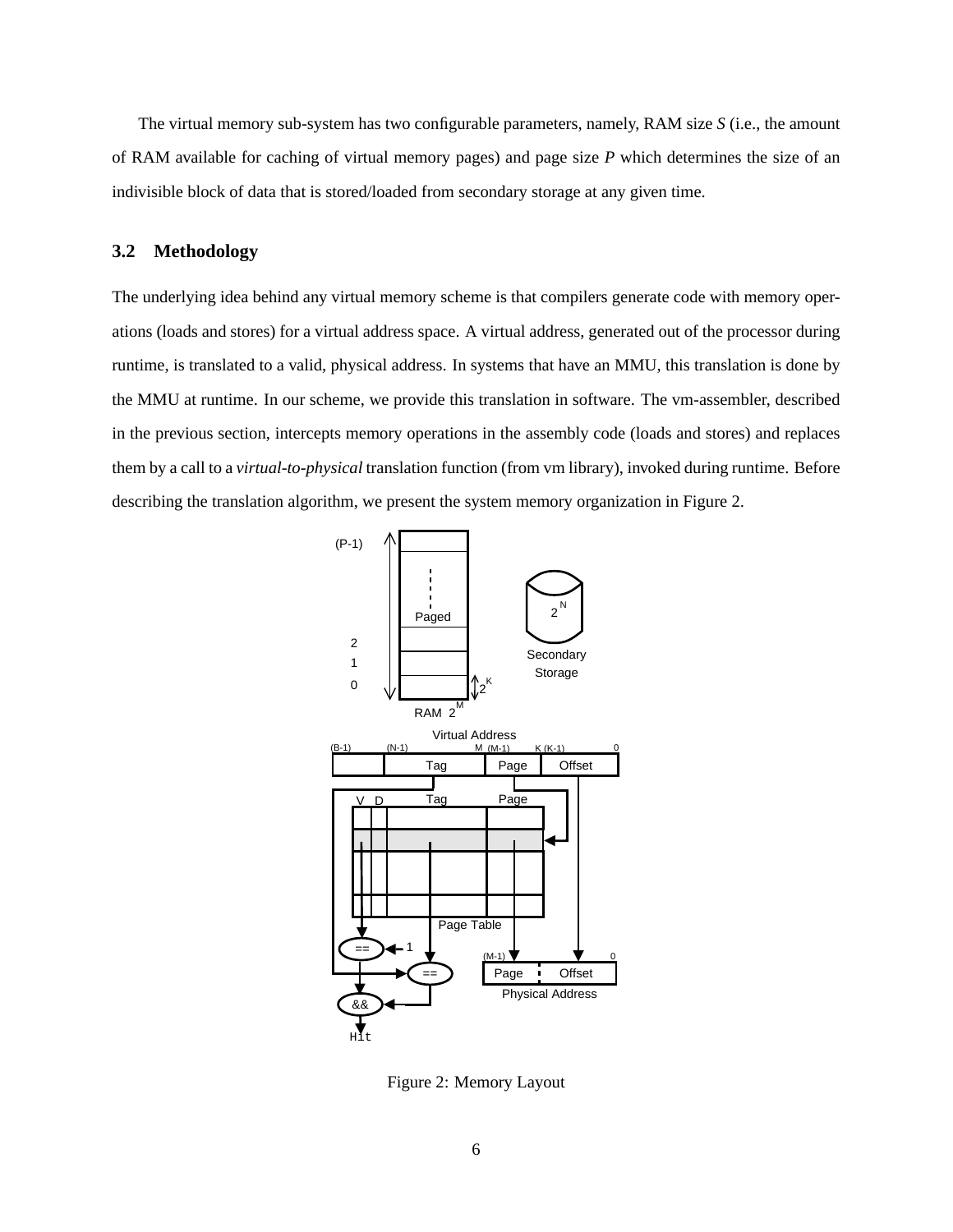Consider a system with secondary storage equal to  $2^N$  bytes and  $2^M$  bytes in RAM that is paged. A page size is equal to  $2^{K}$  bytes. Thus, we have  $P = 2^{M}/2^{K}$  pages of RAM available for paging. We use a page table for address translation lookup. With our scheme, a page can map only to one unique entry in page table (direct mapped). Thus, we have *P* entries in the page table. Each page table entry (PTE), has the following information:

- 1. *Page* =  $log_2(M K)$  bits, points to a unique page in RAM i.e., *Page*  $\in \{0, 1, 2, ..., P 1\}$ .
- 2. *Tag* = *log*<sub>2</sub>(*N* − *M*) bits, is used for comparing tag generated out of the virtual address.
- 3. *V* the valid bit, if set, indicates that the PTE information is valid.
- 4. *D* the dirty bit, if set, indicates that the page pointed to by the PTE, has data that has been modified (written).

The processor generated virtual address consists of B-bits (If the secondary storage is large enough, we could have  $B = N$ ). This address is broken down into offset(*K* least significant bits), page ( $M - K$  bits) and tag (*N* − *M* bits). The page bits of virtual address point to an entry in the PTE. The virtual address tag bits are compared to the tag field of this PTE. If the valid bit is set and the tag bits match, we have a hit (i.e., the physical address is in main memory). The actual physical address is computed by concatenating offset bits of virtual address with "page" entry of the PTE.

There can be cases other than a hit, depending on the result of comparing tags, valid bit and dirty bit. These are described in the virtual-to-physical translation algorithm. This algorithm is similar to a direct mapped address translation used in traditional operating systems [7][20]. Note that the virtual memory library, mentioned in previous section, has the implementation of 1.

#### **3.3 Virtual Memory Approach**

We now present three approaches to providing virtual memory. The approaches differ from each other in terms of (1) extent of memory mapped to virtual address space, (2) performance trade-offs (in terms of execution cycles) and (3) transparency provided to the programmer by the virtual memory subsystem. Experimental results from the three approaches are provided in the next section.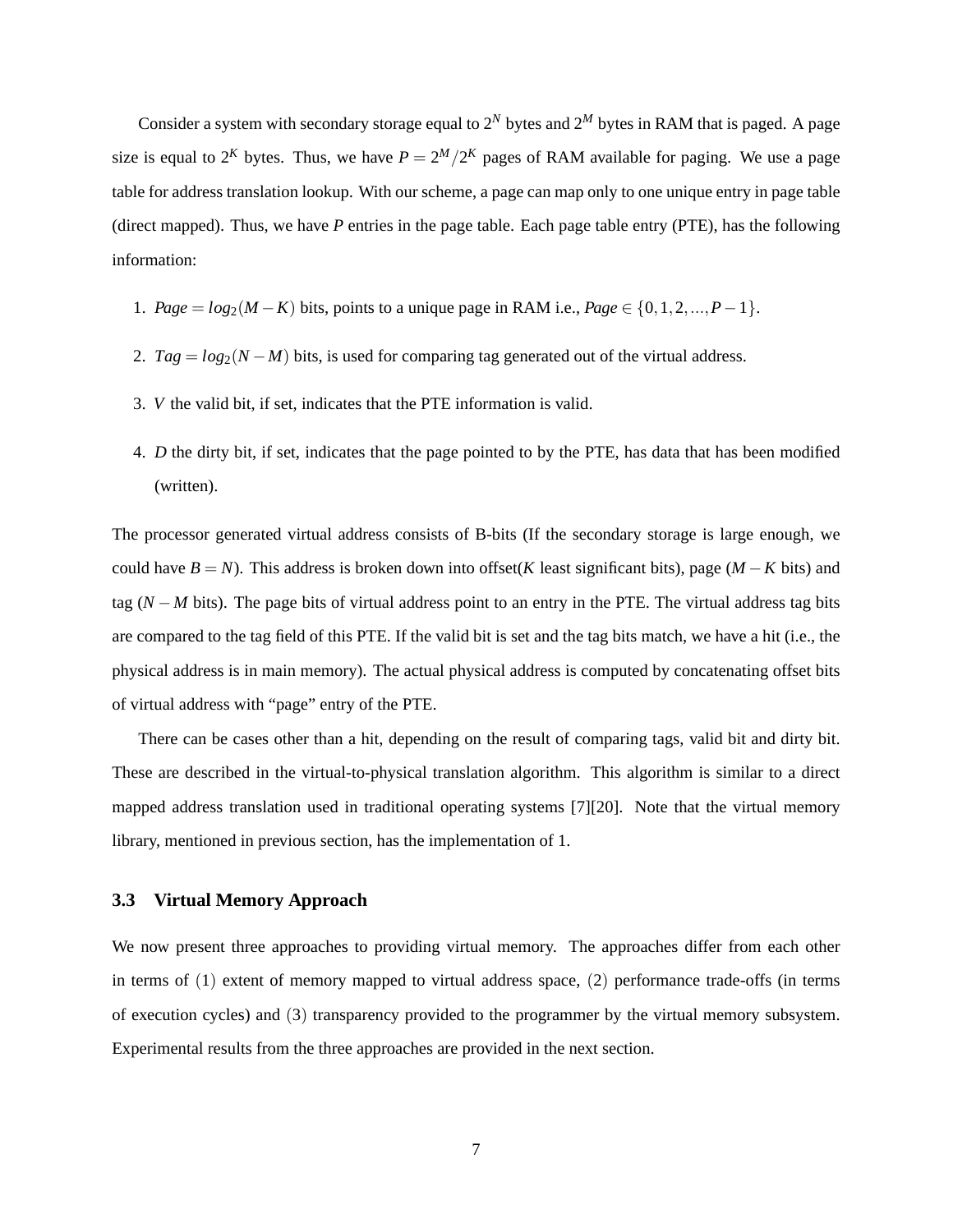**Algorithm 1** Virtual to Physical Translation

```
1: function virtual-to-physical
 2: Input va : virtual address, wr: 1 \implies write, 0 \implies read3: Output pa : physical address
 4: Decompose va into \langle tag, page, offset \rangle5: pte \leftarrow PTE[page]6: if \textit{pt}e.\textit{tag} = \textit{val} = \textit{td} \textit{at} = 1 then
 7: if wr = 1 then
 8: pte.dirty \leftarrow 1
 9: end if
10: return pa = page \times sizeof(page) + of fset11: end if
12: if pt{e.valid = 1 and pt{e}.dirty = 1 then
13: write RAM[page] to secondary store
14: end if
15: Read newpage|va ∈ newpage from secondary store
16: Update pte.tag, pte.page, pte.valid
17: if wr = 1 then
18: pte.dirty \leftarrow 1
19: end if
20: return pa = page \times sizeof(page) + offset
```
#### **3.3.1 Approach 1 - Pure VM**

The first approach mimics a system with hardware MMU. Every memory access in the application is in a virtual address space that is translated to physical address during runtime. This approach is transparent to the application. The drawback however, is that, every memory access is virtualized resulting in a call to the virtual-to-physical function as many times as there are memory (load/store) instructions in the program.

#### **3.3.2 Approach 2 - Fixed Address VM**

In this approach, a region of the memory is marked as virtualized. Any memory access (load/store) that belongs to this marked region is translated. This approach requires the programmer to indicate to the vmassembler the region marked as virtual. As opposed to the previous approach, in this case, the overhead of translation from virtual to physical address is reduced to only the memory region marked as virtual. This however, requires a runtime check to be made at every load/store to determine if the address is virtualized. This is achieved by modifying the vm-assembler so that it inserts code that does runtime check on every memory access and translates only those addresses that are virtualized. In our experiments, we tested this approach by marking all the data region belonging to global variables as belonging to virtual address space.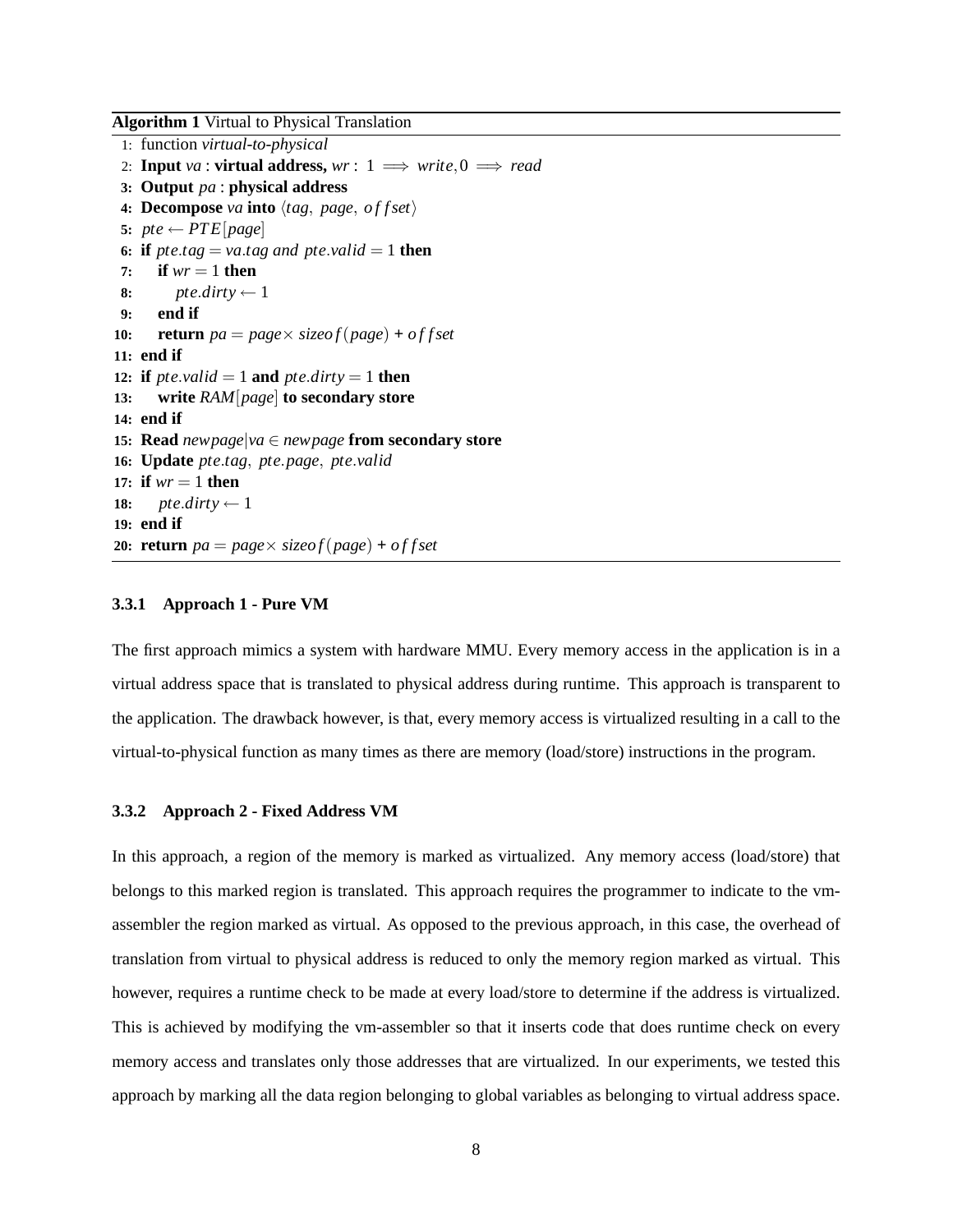#### **3.3.3 Approach 3 - Selective VM**

Selective VM is similar to the previous approach, but is more fine-grained in terms of memory that is virtualized. Note that in the previous approach, a runtime check was required on every memory access to determine if the address is virtualized. Selective VM avoids this runtime check overhead by annotating data structures at source level. It requires the programmer to tag individual data structures as belonging to virtual address space (as opposed to an entire region). This annotation is done at variable declaration, using a #pragma directive. Any use or def of annotated data structure in the source is modified to a call to the virtual-to-physical function. This approach significantly reduces the runtime overhead by restricting the translation only to large data structures that can reap benefit out of virtualization. It gives the embedded programmer more control on what is virtualized. However, this approach is the least transparent to the application programmer compared to the other two approaches.

## **4 Experiments**

In this section, we describe our experimental setup followed by results from the approaches described in previous section.



Figure 3: Experimental Setup

#### **4.1 Experimental Setup**

Figure 3 depicts our experimental setup and flow. Our experimental setup consists of a virtual memory aware assembler, the target processor simulator, the RAM and the secondary storage device (i.e., Flash and EEPROM) simulators. Four architectures of the target system are simulated. The first two architectures consist of a processor connected to either Flash or EEPROM secondary storage devices over a serial interface.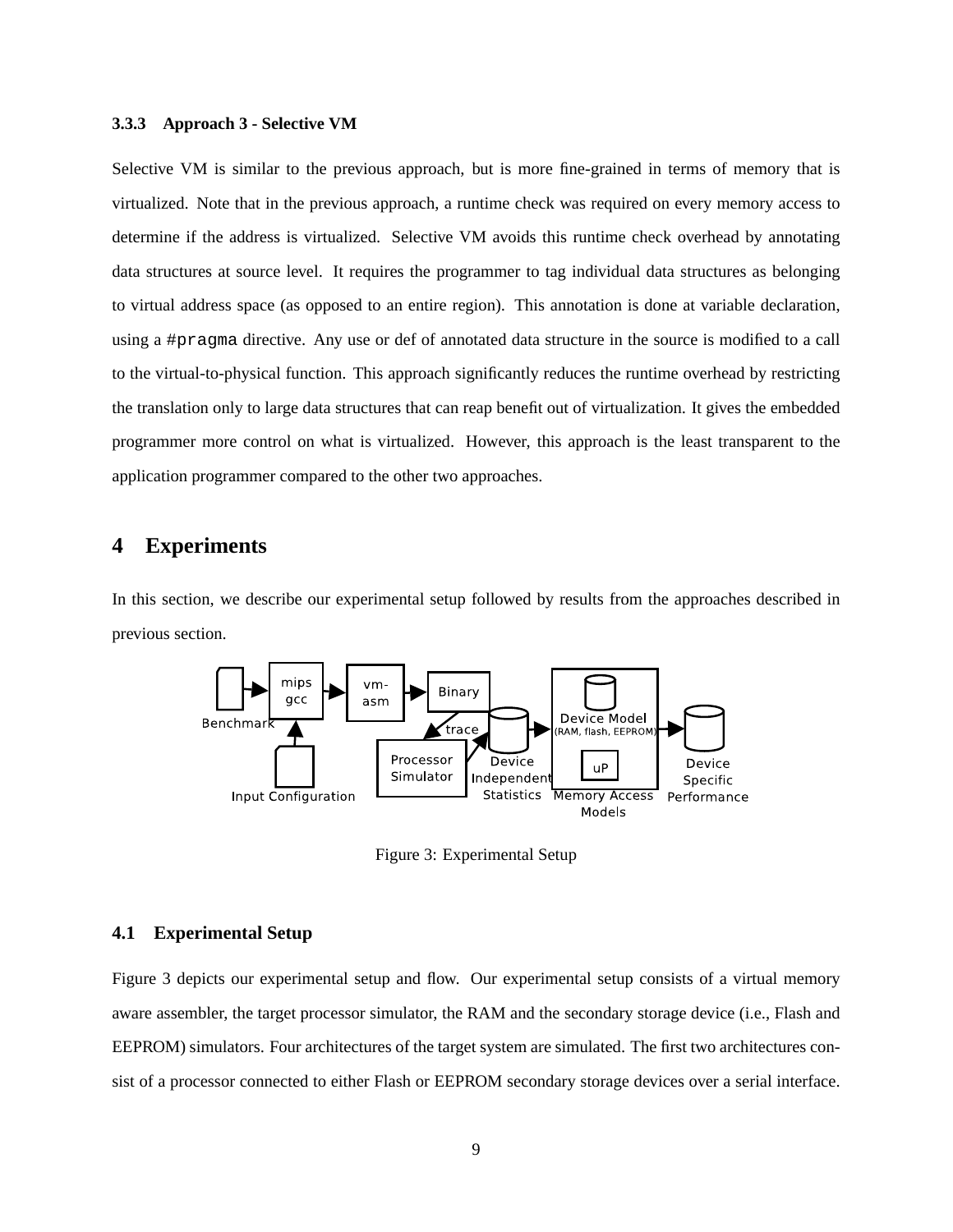The next two architectures consist of a processor connected to either Flash or EEPROM secondary storage device over a parallel interface.

The inputs to the system is a C source file (benchmark) and virtual memory configuration parameters, namely, page size *P* and RAM size *S*. In our experiments, we have considered page size vlaues of  $P = (32, 64, . .512)$  bytes. Further, in our experiments, we have considered RAM size (amount of main memory available for caching secondary storage)  $S = (256, 512...16384)$  bytes. The program is compiled into assembly and then passed through our vm-assembler. The output of vm-assembler is executed in the context of a MIPS instruction set simulator. The device independent statistics (reads, writes, misses, hits) are then passed through our memory access models to obtain device speicific performance values, namely, the *average memory access time* for application. Our memory access models are based on datasheet values [3][21][12] for clock speed, bus speed, and secondary storage access time (Table  $2)^{1}$ .

| Table 2: Access Times    |                |                 |  |  |  |  |
|--------------------------|----------------|-----------------|--|--|--|--|
| Device                   | Read (ns/byte) | Write (ns/byte) |  |  |  |  |
| <b>SRAM</b>              | 70             | 70              |  |  |  |  |
| <b>EEPROM</b> (Serial)   | 800            | 39062           |  |  |  |  |
| <b>EEPROM</b> (Parallel) | 260            | 78125           |  |  |  |  |
| Flash (Serial)           | 25             | 42968           |  |  |  |  |
| Flash (Parallel)         | 23             | 390             |  |  |  |  |

We used benchmark programs from powerstone [11] suite for our experiments. Specifically, the benchmark programs include: *adpcm*, a 16 bit PCM to 4 bit ADPCM coder; *bcnt* a bit shifting and anding program; *crc*, program that performs cyclic redundancy check; *des* a standard data encryption algorithm; *fir* integer finite impulse response filter; *g3fax*, a group three fax decoder; *jpeg*, an implementation of the JPEG image decompression standard; *pocsag* paging communication protocols and *v42*, a modem encoding/decoding algorithm. Table 3 summarizes the total number of bytes marked for virtual memory in case of selective VM (approach 3), as described in section §4.3.3.

#### **4.2 Experimental Results**

Ideally, a program will have the fastest execution time if there is enough RAM available to fit the runtime needs of the program. This case, although possible, is not practical due to the high cost requirements of having large amounts of RAM. However, we use this case as a *lower bound* for our purposes (i.e., any

<sup>&</sup>lt;sup>1</sup>The values shown are averaged for per byte access time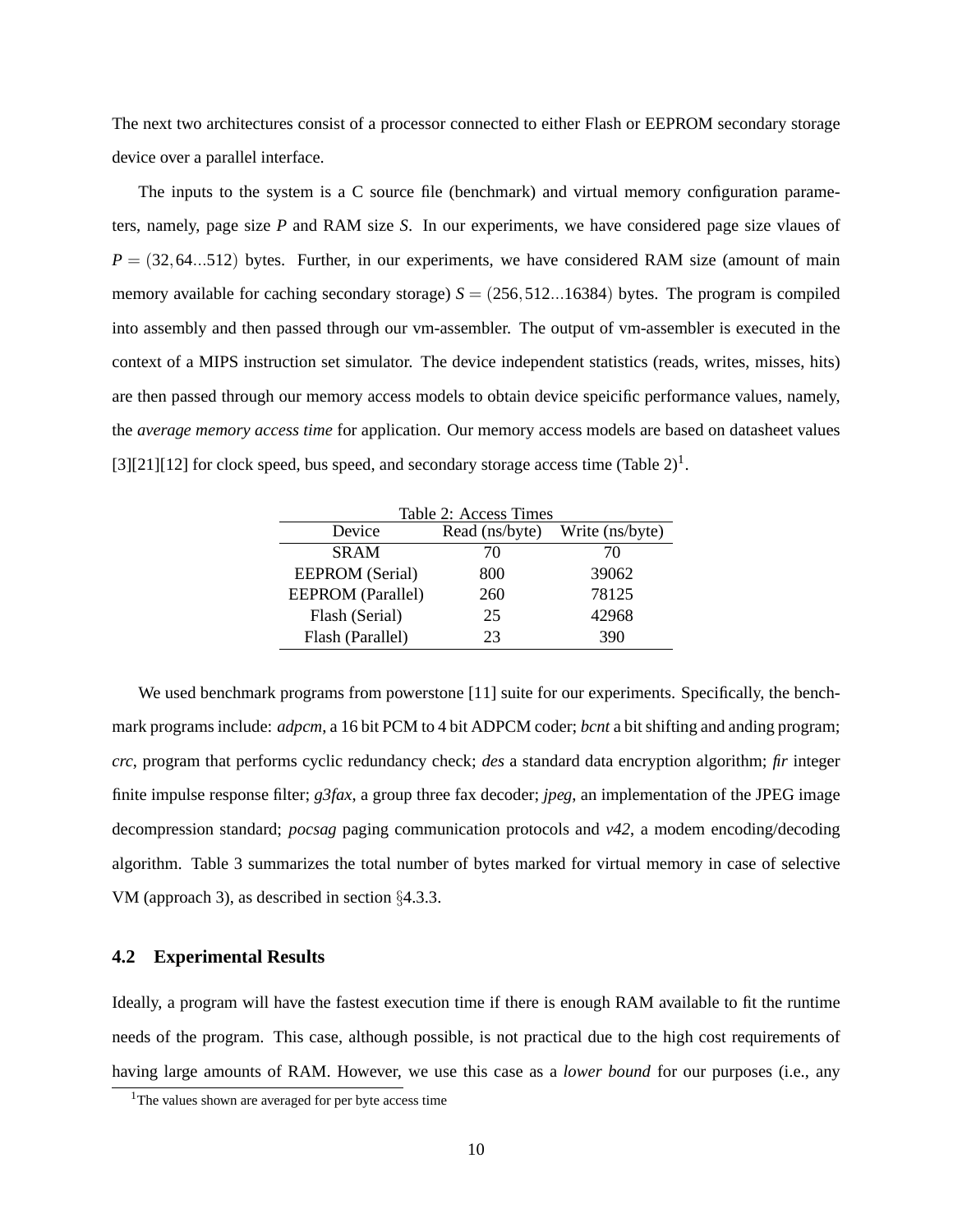| Benchmark | Read   | Write  |
|-----------|--------|--------|
| adpcm     | 1028   | 400    |
| bcnt      | 8448   | 0      |
| crc       | 1280   | 1280   |
| des       | 4096   | 128    |
| fir       | 140    | 136    |
| g3fax     | 4096   | 1728   |
| jpeg      | 154801 | 154201 |
| pocasg    | 256    | 656    |
| v42       | 23938  | 8192   |

Table 3: Benchmark Memory Access Pattern

program running in the context of virtual memory cannot be faster than a program having sufficient RAM available to fit its run-time requirements). Similarly, the case of having to run a program entirely off the secondary storage is not feasible and results in the worst case execution time. We use this case as our *upper bound*. Virtual memory implementation tries to achieve a performance that is as close as possible to the lower bound, while not imposing the limitations of having large amounts of main memory to fit a program's run-time requirements.



Figure 4: Hit Rate - Pure VM

Figure 4 shows the memory access hit rate of benchmark programs using pure VM (approach 1), as described in section §4.3.1. The hit rates are averaged over all combinations of ram size *S*, and page size *P* (i.e.,  $S \times P$ ). Similarly, Figure 5 shows the memory access hit rate of benchmark programs using fixed address VM (approach 2), as described in section §4.3.2. In case of fixed address VM, we observe that not every program results in a high hit rate. Note that, hit rate is calculated as ratio of number of hits to number of accesses. Thus, in case of fixed address VM, having large number of accesses to data that resides in virtual address space would help increase the hit rate. However, for benchmark programs like bcnt, this is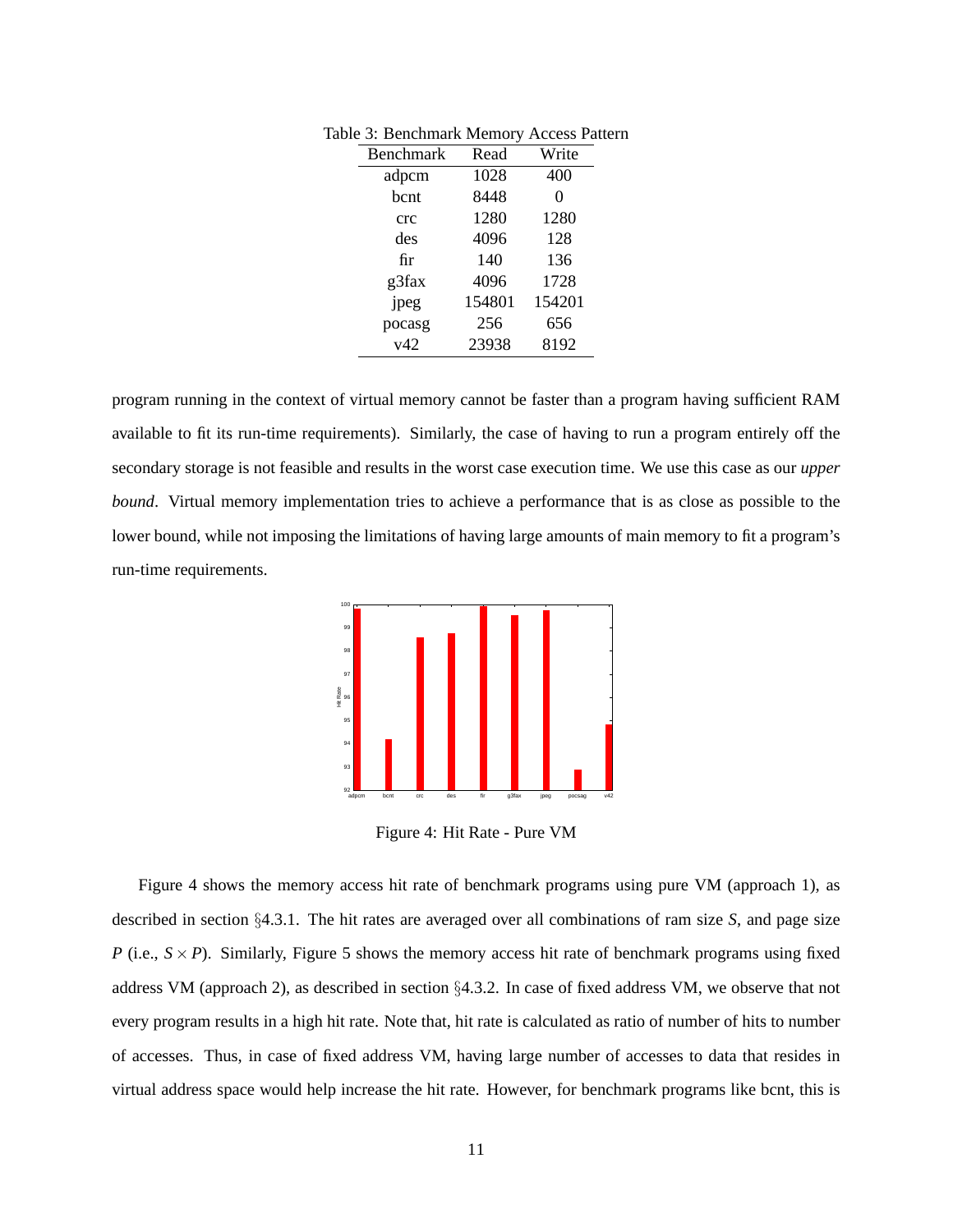

Figure 5: Hit Rate - Fixed Address VM

not the case. It has variables in global memory that are accessed infrequently, leading to a relatively low hit rate. Thus, fixed address VM is highly application specific and depends on application memory access pattern. Not all programs perform well using the fixed address VM approach.



Figure 6: Execution Time Comparision

Figure 6 compares the average execution time of benchmark programs (over all combinations of *S* and *R*). The comparision is made against the lower bound case of having a RAM size large enough to fit the runtime requirements of program (labelled as No VM). It can be seen that the pure VM and the fixed address VM approaches lead to execution cycles that is an order of magnitude larger than the selective VM approach. This can be attributed to the fact that in case of pure VM, every memory access results in a call to the virtual-to-physical function. In case of fixed address VM, execution cycles is less than pure VM, but there is additional overhead in terms of checking every memory access to see if the address lies in virtual or physical address space, contributing to the overhead in execution cycles. Out of the three approaches, selective VM results in execution cycles that is closest to the lower bound. Hence for futher results, we only concentrate on selective VM approach, as the other two approaches may not be feasible due to the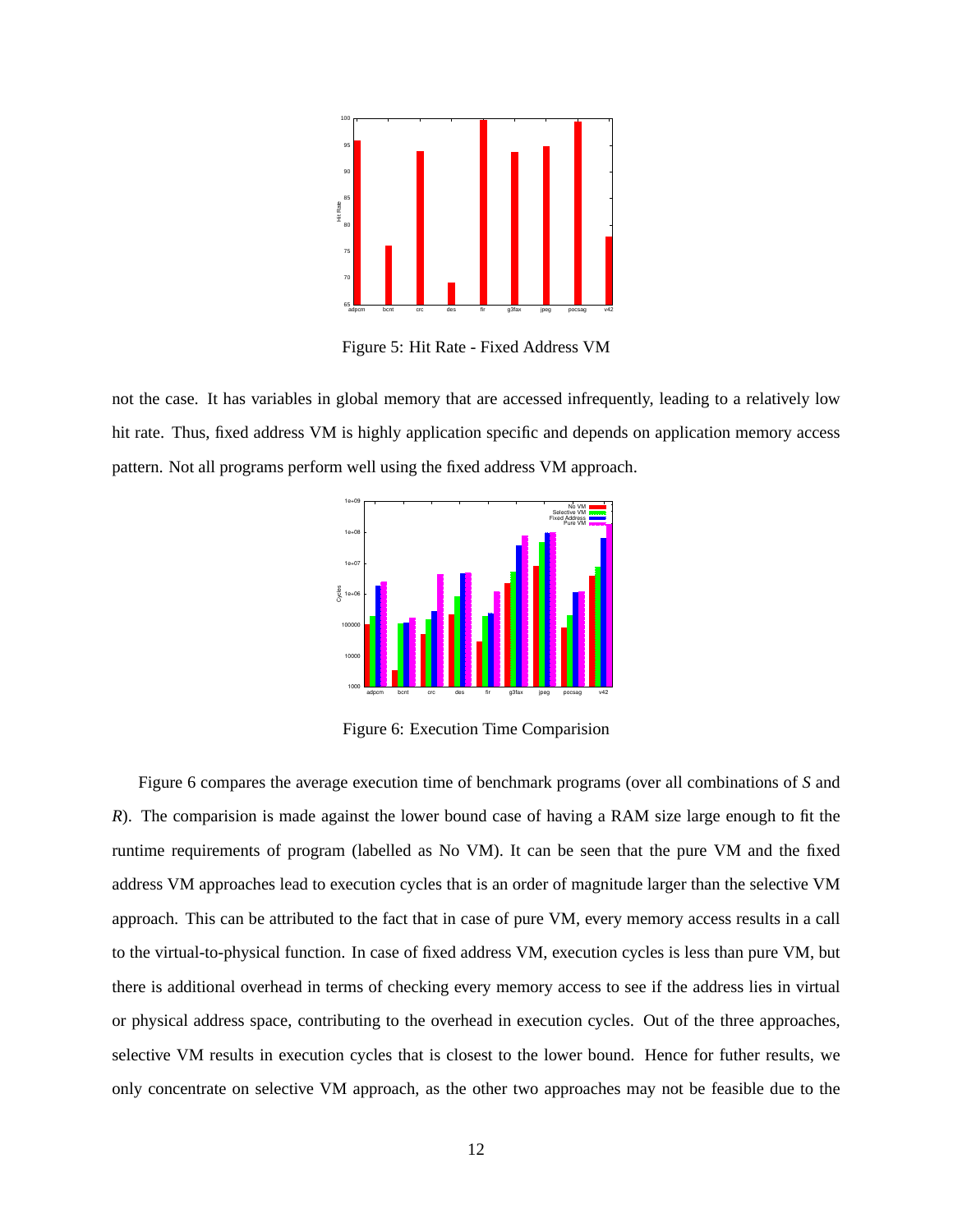

Figure 7: Hit Rate Variation for Benchmarks

overhead in execution cycles. Note that, even though in some cases pure VM has considerable overhead in execution cycles compared to the lower bound; the comparision is being made against a case of having RAM that is large enough to fit the entire program runtime requirements. This may not be possible in case of embedded systems with limited memory and cost constraints (of having large RAM); more so when dealing with programs that have large runtime data memory requirements. The selective VM approach is a trade off between providing virtual memory with reasonable overhead in execution cycles. Apart from providing the programmer with an abstraction of virtual memory, the other goal of this work was to explore various combinations of page size *P* and RAM size *S* and study how these configurations affect the performance in terms of hit rate and average memory access time. Figure 7 shows the variation in hit rate for each benchmark program, with all possible page sizes *P* and all possible RAM sizes *S*. For each benchmark, multiple vertical bars, each corresponding to one of the possible RAM sizes *S*, capture the hit rate as a function of each of the possible page sizes *P*. For example in case of  $g3fax$  and  $S = 2k$ , varying page size *P* yields a hit rate between 56% to 88%. We note that, for some benchmarks, the variation is smaller (e.g., *jpeg* and *v42*) and for other benchmarks this is much more pronounced (e.g., *adpcm* and *g3fax*). Thus, programs can be profiled to come up with an optimal page size. Furthermore, as the amount of RAM size *S* increases beyond a certain threshold, the variation disappears. Likewise, as the RAM size *S* increases, we reach a point of *diminishing returns* after which increase in the RAM size *S* does not result in any significant improvements in hit rate. This is because we reach a point where there are enough free pages available to cache most of the data that is virtualized.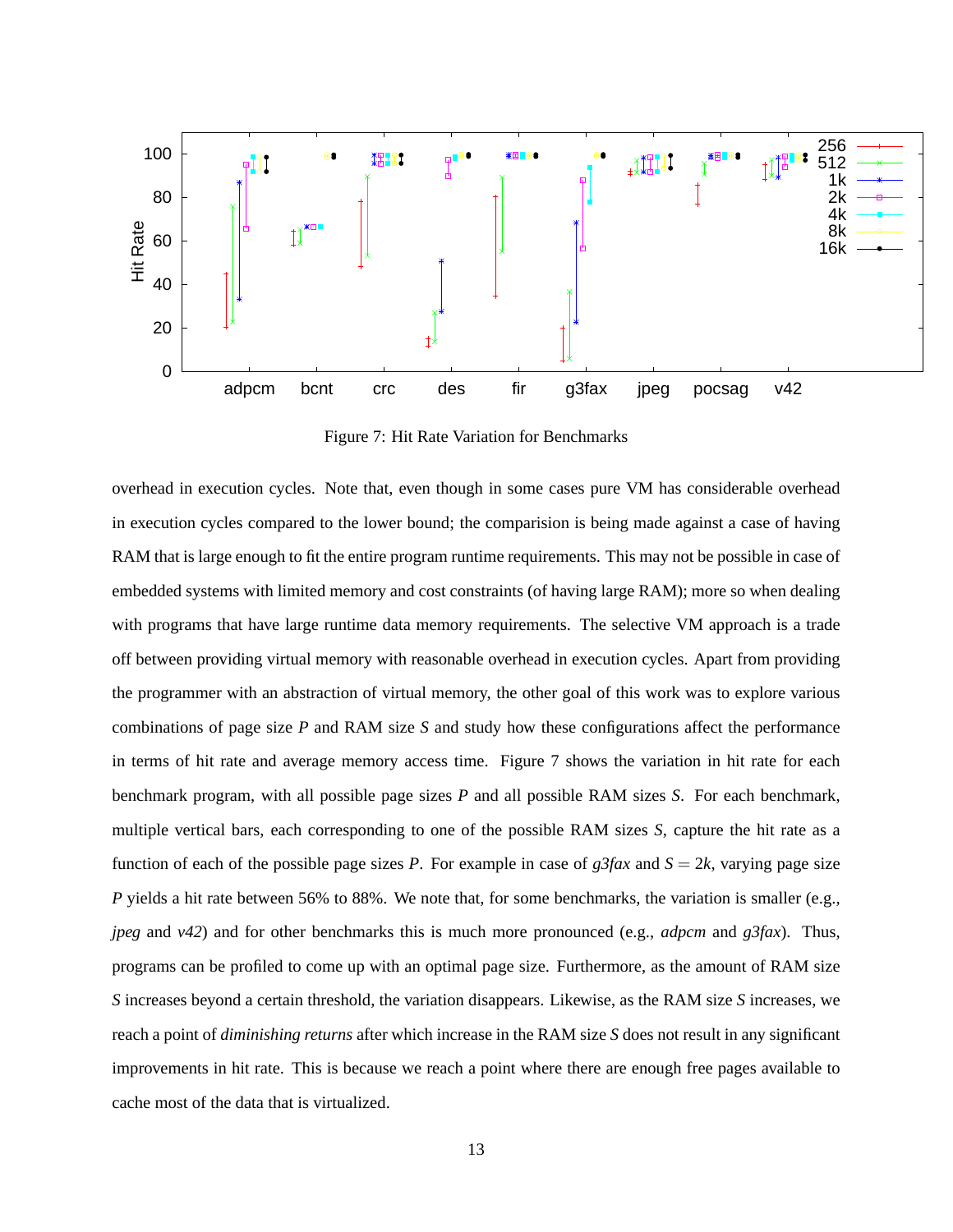|        | RAM Size S |     |     |     |     |     |     |      |
|--------|------------|-----|-----|-----|-----|-----|-----|------|
|        | 256        | 512 | 1Κ  | 2Κ  | 4Κ  | 8К  | 16k |      |
| adpcm  | 32         | 32  | 32  | 64  | 512 | 512 | 512 |      |
| bcnt   | 32         | 32  | 128 | 128 | 128 | 512 | 512 |      |
| crc    | 32         | 32  | 512 | 512 | 512 | 512 | 512 | Page |
| des    | 32         | 32  | 32  | 32  | 128 | 512 | 512 | Size |
| fir    | 32         | 32  | 512 | 512 | 512 | 512 | 512 | ᠊ᡆ   |
| g3fax  | 32         | 32  | 32  | 32  | 32  | 512 | 512 |      |
| jpeg   | 128        | 256 | 512 | 512 | 512 | 512 | 512 |      |
| pocsag | 32         | 64  | 128 | 512 | 512 | 512 | 512 |      |
| v42    | 32         | 32  | 64  | 128 | 128 | 128 | 128 |      |

Table 4: Optimal Configurations

Table 4 shows the best case configurations corresponding to each of the possible RAM sizes *S*. These configurations correspond to the points that have maximum hit rate in Figure 7. It can be seen that, though a large page size often yields high hit rates, this case is not always common. This could be due to the fact that, having a large page size does not necessarily mean an entire page worth of data is used to cache (internal fragmentation). In such a case, having smaller, fuller, page sizes can be more useful. As the page size *P* increases, the penalty of accessing secondary storage also increases, creating a trade-off between improved hit rate versus miss penalty. This trade-off requires device specific exploration of all possible confiugrations which is described next.

Figure 8 shows the average memory access time for each benchmark and each RAM size *S* with the optimal page size configuration *P* (i.e., from Table 4). Figure 8 captures this information for four different architectures obtained by using serial vs. parall and EEPROM vs. Flash combinations. Figure 8 also captures the lower bound (i.e., all data in RAM) and worst case (i.e., all data in secondary memory), shown as the two continous plots. The lower and upper bounds presented are not feasible solutions, but they serve as bounds to evaluate our experiments. The average memory access time also shows a trend of *diminishing returns* as seen in case of hit rate. For example in case of *crc*, the average memory access time drops close to the lower bound for  $S = 1K$ .

Thus, from an embedded systems programmers point of view, applications can be profiled to obtain the right configuration of page size and ram size that leads to maximum benefit.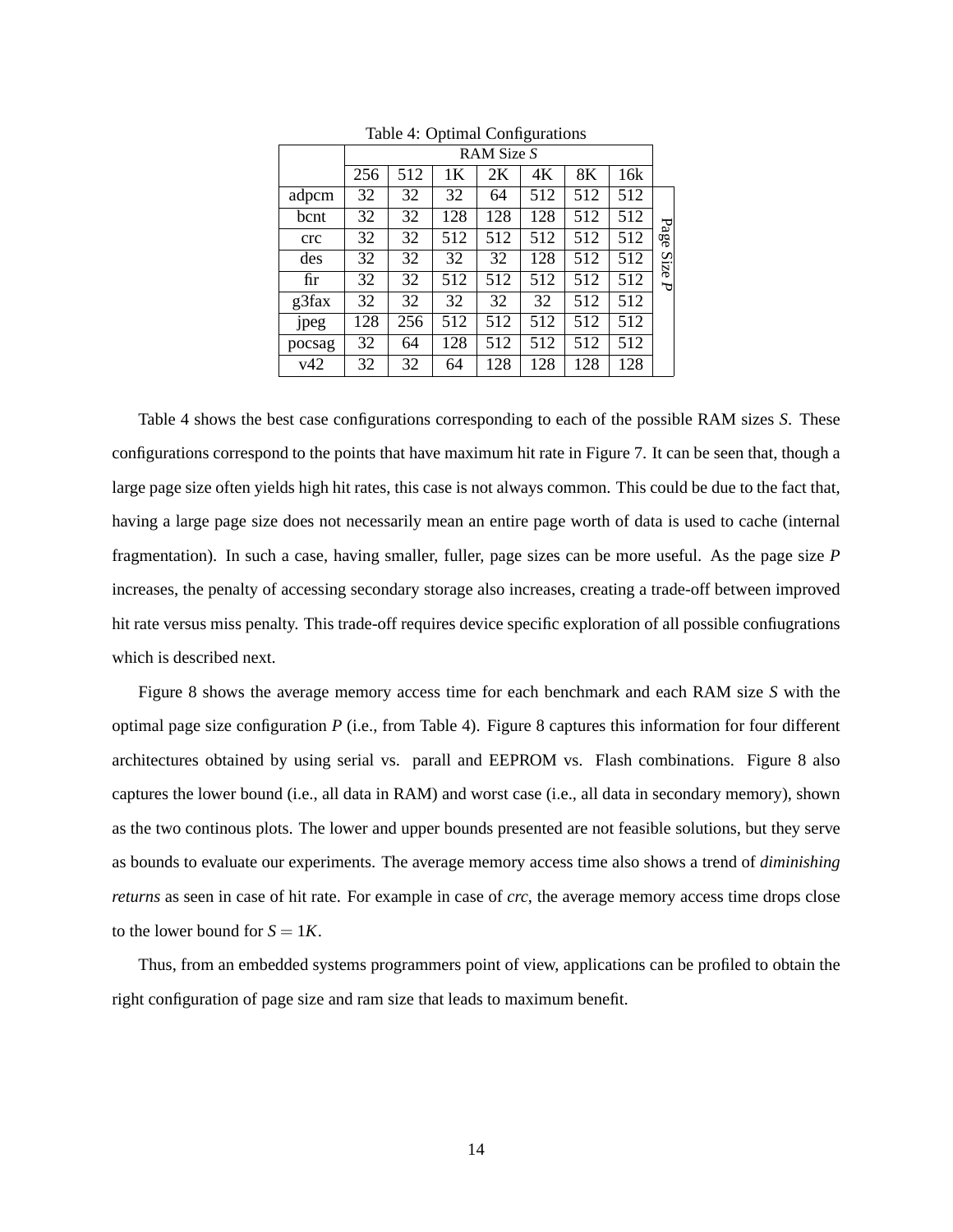

Figure 8: Average Memory Access Time for Benchmarks

## **5 Conclusion**

We have presented a software virtual memory scheme for MMU-less embedded systems. This is achieved using a vm-aware assembler and a virtual memory library. Our approach provides a view of larger than RAM memory to the programmer, tuned for a specific application, robust and automated. The virtual memory system that we presented can be tuned by adjusting two configuration parameters, namely, RAM size and page size. In our experiments, we have explored different configurations for applications drawn from the powerstone benchmark. Our results show that the ideal configuration of a virtual memory system are application dependent. Our experiments validate the feasibility of virtual memory for MMU-less embedded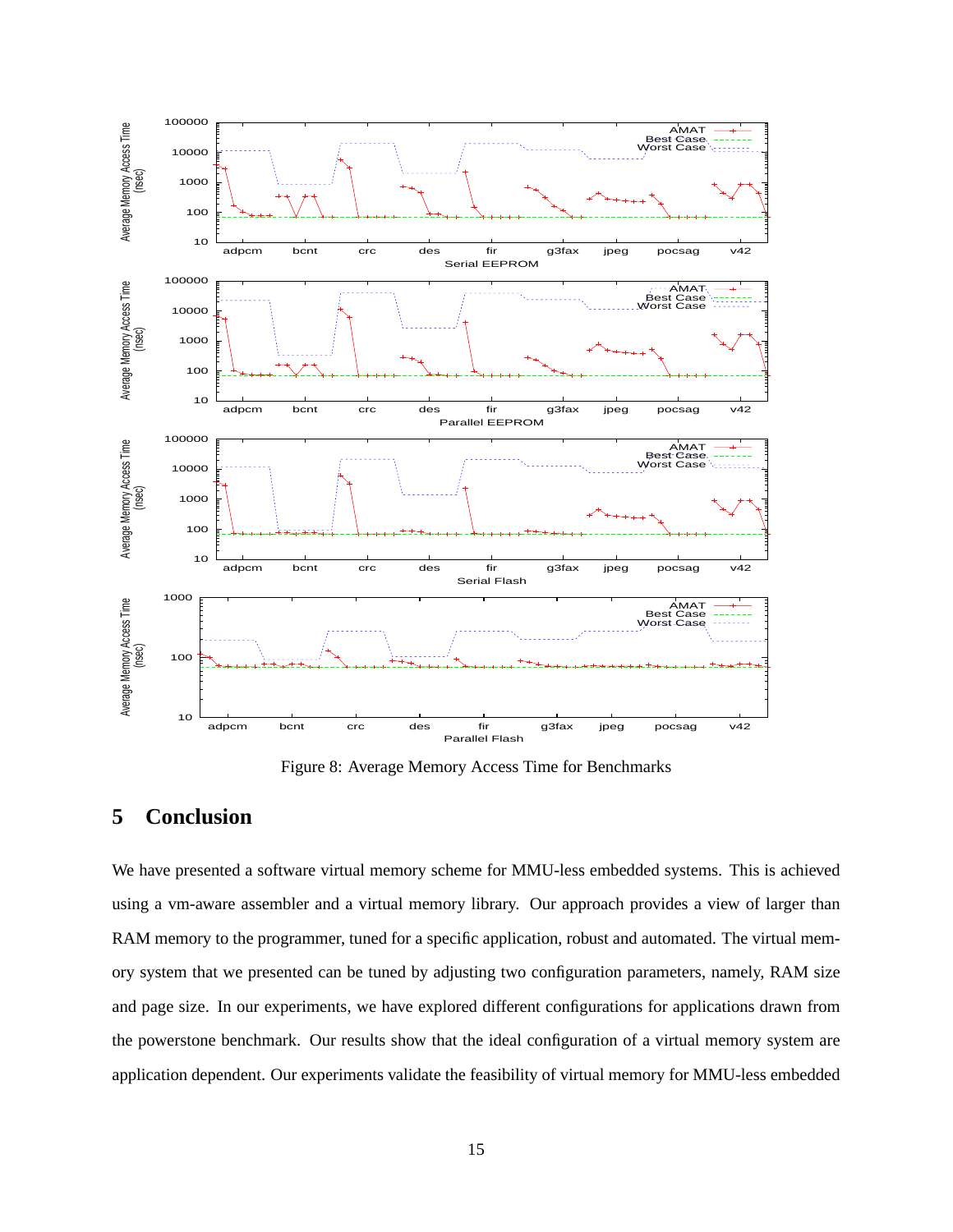systems. We also presented three different approaches each with its advantages and disadvantages and found out that having a user defined virtual memory is the right trade-off between achieving virtual memory and performance overhead.

Our future work will focus on optimizing the virtual to physical translation that can lead to reduction in execution time cycles. We also plan to focus on considering additional caching techniques, such as assciative schemes.

### **References**

- [1] Blackfin Processor. http://www.analog.com/processors/processors/blackfin/.
- [2] ARM. ARM7TDMI. http://www.arm.com/products/CPUs/ARM7TDMI.html.
- [3] Atmel. Atmel Corporation. http://www.atmel.com.
- [4] M. David. uClinux for Linux Programmers. In *Linux Journal*, July 2000.
- [5] D. R. Engler, M. F. Kaashoek, and J. J. O'Toole. Exokernel: an operating system architecture for applicationlevel resource management. In *SOSP '95: Proceedings of the fifteenth ACM symposium on Operating systems principles*, pages 251–266. ACM Press, 1995.
- [6] Gartner. Gartner research. http://www3.gartner.com.
- [7] J. L. Hennessy and D. A. Patterson. *Computer Architecture: A Quantitative Approach, second edition*. Morgan Kaufmann, San Francisco, California, USA, 1995.
- [8] Intel. Intel i960 Processor Overview. http://developer.intel.com/design/i960/family.htm.
- [9] B. L. Jacob and T. N. Mudge. Uniprocessor Virtual Memory without TLBs. In *IEEE Transactions on Computers*, volume 50, pages 482 – 499, May 2001.
- [10] Lynuxworks. Lynx OS. http://www.lynxworks.com/.
- [11] A. Malik, B. Moyer, and D. Cermak. A Lower Power Unified Cache Architecture Providing Power and Performance Flexibility. In *Internationl Symposium on Low Power Electronics and Design*, 2000.
- [12] Microchip. PIC18F4320 Device Datasheet. http://www.microchip.com.
- [13] Montavista. Hard Hat Linux. http://www.mvista.com.
- [14] NEC Electronics. NEC V850E Product Overview. http://www.necel.com/micro/english/v850/.
- [15] C. Park, J. Lim, K. Kwon, J. Lee, and S. L. Min. Compiler-assisted demand paging for embedded systems with flash memory. In *EMSOFT '04: Proceedings of the fourth ACM international conference on Embedded software*, pages 114–124. ACM Press, 2004.
- [16] QNX. QNX Software Systems. http://www.qnx.com.
- [17] RedHat. ecos. http://sources.redhat.com/ecos/.